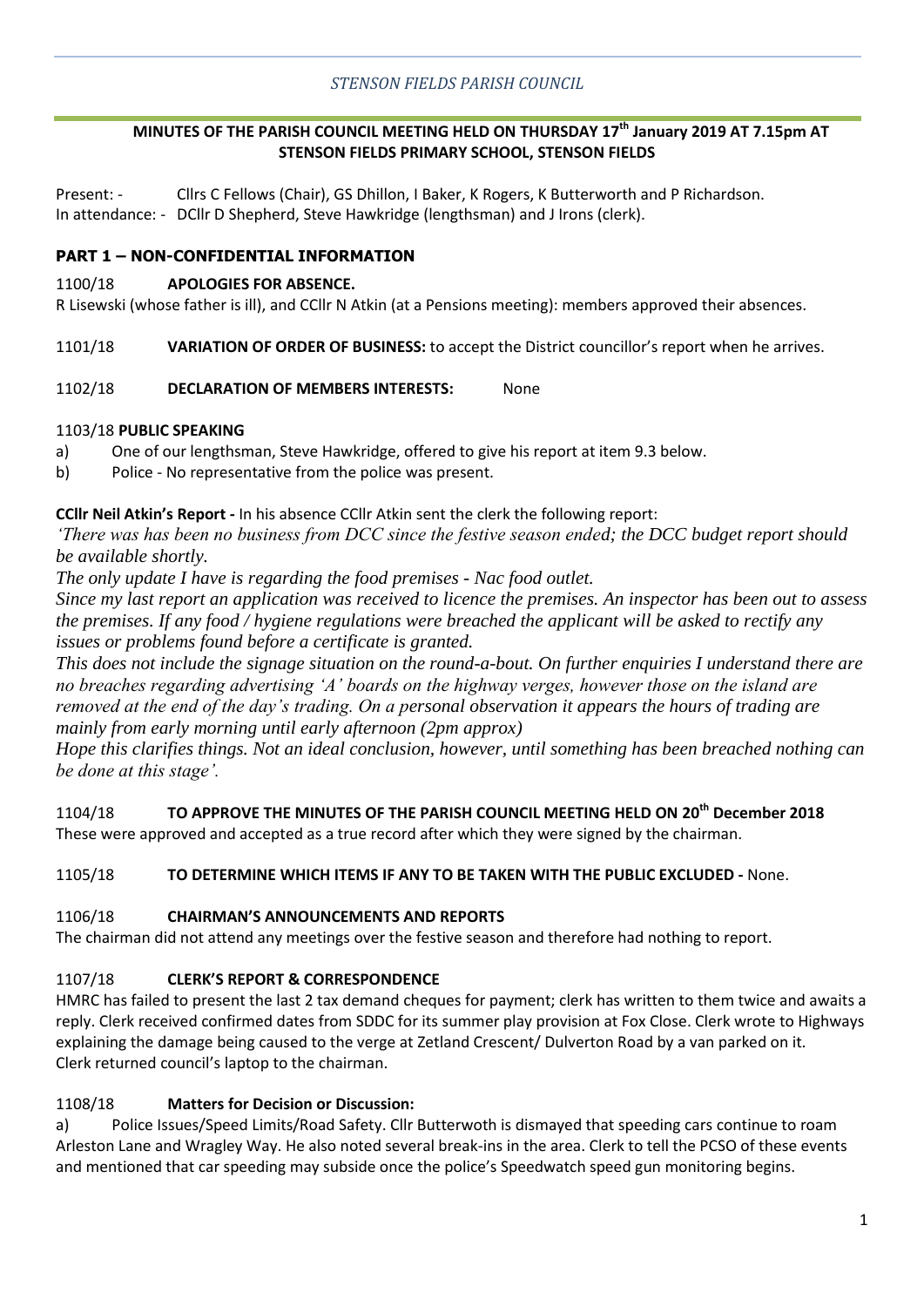b) Saxon Gate at Newton Village Development, Stenson Road. Cllr Dhillon is pleased to say residents are showing interest in the new Community Centre, the building of which is progressing swiftly.

c) Environmental issues (Biffa, trees, bulbs, bins etc). Cllr Rogers highlighted that a pile of wood shavings from tree trimming has lay on Wragley Way for a few weeks; clerk to ask the Clean Team to remove. Both Steve Hawksridge and the clerk told SDDC about rats at Dulverton Road/Stenson Road near the balancing pond; Steve informed the resident who reported it and who appreciates it being addressed. Steve has reported increased parcels of fly-tipped waste in certain locations to the Clean Team. Cllr Richardson, as well as other members, is upset that the new dog waste bins (at Glenmore Drive and Grampian Way) have not yet been installed; clerk to send the details to DCllr Shepherd who kindly offered to chase this with district's Environment manager. He will also ask whether SDDC will relocate an old dog bin at Zetland Crescent to Stenson Road (next to or affixed to the parish 'Welcome' sign on the parish side of the A50)

Clerk asked Steve whether the mound of branches, twigs and concrete on Garry Close has grown since he reported it; Steve thought not but if it does will call the Clean Team (who may then investigate its source). Steve confirmed that he and Jane will be on holiday from  $5<sup>th</sup>$  to  $19<sup>th</sup>$  February; clerk to ask Samuel Lisewski whether he can provide a service during these dates.

Cllr Rogers rues the potholes on Arleston Lane; clerk to report to Highways.

## 1109/18 **DCllr Shepherd arrived at 7.40pm.**

Stenson Ward Councillors - Cllr Manjit Chahal and David Shepherd's Report to Stenson Fields Parish Council 17th January 2019

## Sinfin Lane Incinerator

Stenson Ward Councillors have opposed the construction of the incinerator for many years. Residents of Stenson Fields report that unpleasant odours have caused them to keep their windows closed in hot weather. Cllr Shepherd attended the recent public meeting in Sinfin to support residents. Cllrs Chahal and Shepherd have also been contacted regarding the vehicles accessing and exiting the site not turning left as required. They have been in contact with Derby City Council regarding the matter.

Waste from approximately 10 out of the 40 of South Derbyshire's refuse collection rounds is being directly delivered into the Sinfin site each fortnight, along with a proportion of our bulky waste collections and commercial waste collection round. This amount equates to 13% of our 'directly delivered' refuse collection in accordance with the directions from Derbyshire County Council. The remainder of the refuse is delivered into a waste transfer station in Burton where it is bulked up and delivered into the Sinfin site. There is a defined route to access the site which is along Sinfin Lane with vehicles permitted only to turn left into and out of the Sinfin site vehicles which need to turn to achieve this must do so using the Grampian island or on Foresters Way.

## New Stenson Ward Housing Plans under the Local Plan – part 1,

Cllrs Chahal and Shepherd have been contacted regarding plans for new housing locallly. The site sits within South Derbyshire District Council's boundaries but also runs adjacent to Derby City Council's boundaries. The site was allocated in South Derbyshire's Local Plan Part I for residential development in June 2016 and will deliver new homes A project team including has been appointed to prepare a masterplan and planning application for the site. The project team are currently undertaking extensive survey and technical work, including important matters such as transport, access, drainage and ecology which will inform the masterplan and subsequent planning application for the site. Prior to submitting a planning application the developers have asked to meet with Stenson Ward Councillors before undertaking consultation with the wider community. Cllr Shepherd, who has asked that Stenson Fields Parish Council Chair may also be invited, has accepted the invitation and is awaiting a date from the developers. Section 106 agreement matters will be high on Stenson Ward councillors list for clarification!

### Lack of Road Signage and Anti-social Parking on the New Stenson Road Estate – Response from Derbyshire County Council's Economy Transport and Environment – Traffic Management

Derbyshire County Council confirmed that the enquiry regarding Stenson Fields, which has been passed to their team to investigate the speeding, signage, road markings and parking issues. They asked for the junctions causing residents concern be identified. Cllrs Chahal and Shepherd informed them that the Earls Drive/Merevale Way and the Merevale Way/Chartley Road/Parslane Court junction have been raised by residents.

The County Council state that speeding is a problem on many roads throughout the County and the Government is trying to address this issue nationally through education. Derbyshire County Council supports this initiative with local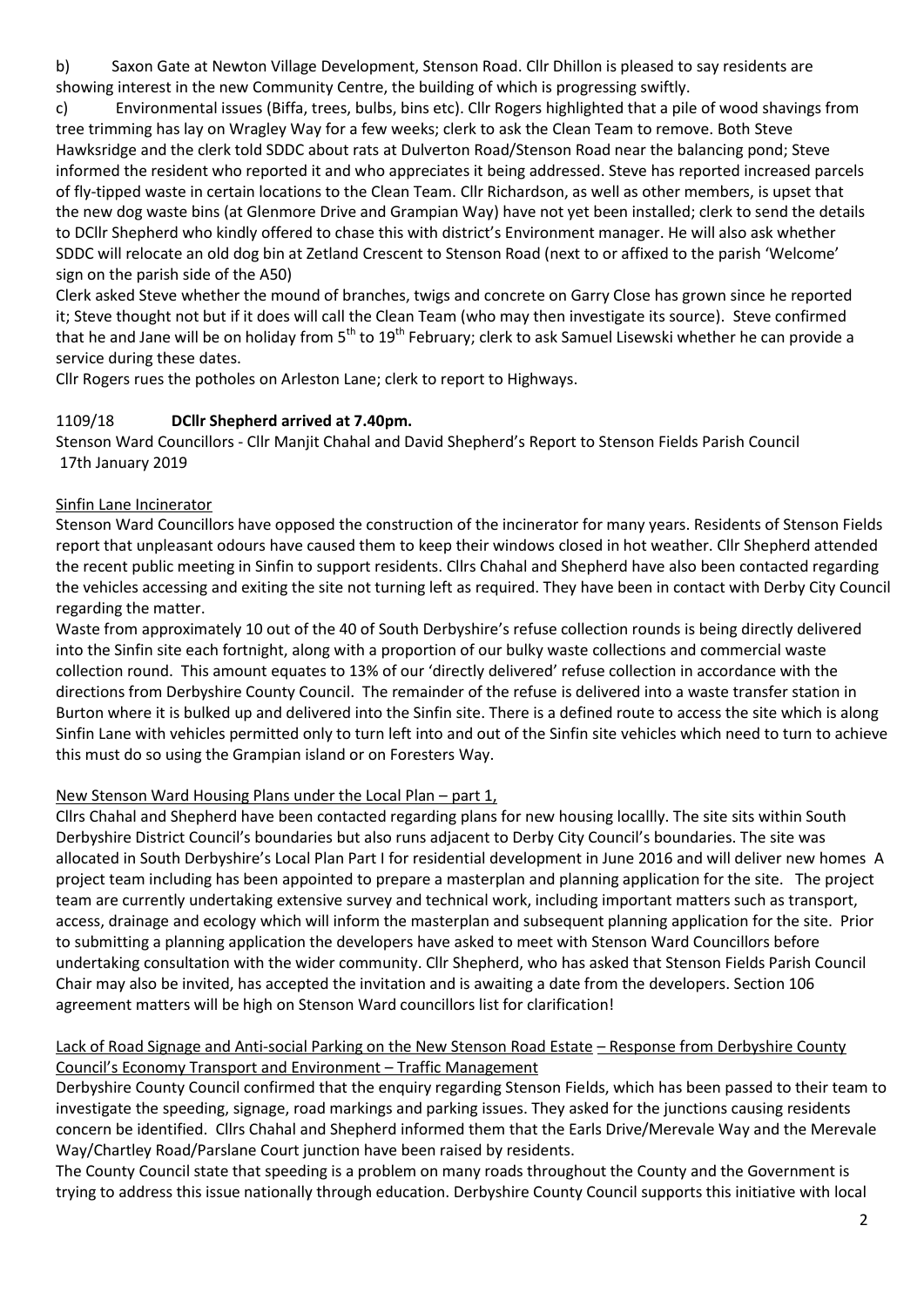campaigns and works in close partnership with the Police to identify other methods of reducing speed. We know that most motorists drive safely in our area but those who do not pose a threat to others. They maintain that the police are the body to enforce the law, unfortunately Derbyshire has lost police numbers over the past few years. The recommendation is to contact the CREST (Casualty Reduction Enforcement Support Team)

https://www.crestderbyshire.org/about-us/report-a-speeding-concern/. CREST are the enforcement arm of the Derby and Derbyshire Safer Roads Partnership (DDRSP) and also contribute to the operations that Derbyshire Constabulary perform. They also have their own Twitter account (@CRESTDerbyshire) so that they can inform as many people as possible about their locations, operations and general road safety information. PCSO Dunn also informs Cllrs Chahal and Shepherd that a Speedwatch group is being form in the ward. The parking issues are widespread, motorists are required to ensure that they do not obstruct or endanger other road users in accordance with the Highway Code. Police are able to undertake enforcement action but must demonstrate that the parking is "unreasonable". The Safer Neighbourhoods Team may assist. Residents may call 01629 533190 requesting Civil Parking Enforcement, an officer can be deployed if there is one in the area.

## Stenson Fields Community Facility on Merevale Way - Usage Costing

The cost of using the hire of the new Community Facility was discussed at the Housing & Community Services (Special – Budget) on Tuesday, 08 January 2019. The prices are listed below to which VAT is added. Cllr Shepherd said that he hoped that the prices could be reduced in the near future. (New facility due to come online Spring 2019) Hire of Main Hall - Off Peak (Mon-Fri 7am till 4pm) per hour £10.00 (Proposed fee) Hire of Main hall - Peak (Mon-Fri 4pm till 10pm, Sat any time) per hour £15.00 (Proposed fee) Hire of Main hall - Peak (Sun/Bank Holiday) 1st hour £22.50 Hire of Main hall - Peak (Sun/Bank Holiday) per hour after 1st hour £15.00 Hire of Main hall - After 10pm any day £25.00 Hire of Meeting Room - Off Peak (Mon-Fri 7am till 4pm) per hour £10.00 Hire of Meeting Room - Peak (Mon-Fri 4pm till 10pm, Sat any time) per hour £12.50 Hire of Meeting Room - Peak (Sun/Bank Holiday) 1st hour £12.50 Hire of Meeting Room - Peak (Sun/Bank Holiday) per hour after 1st hour £18.75 Hire of Meeting Room - After 10pm any day £25.00 Stenson Fields Community Centre - Use of full kitchen for catered functions (discretionary charge) £30.00. Charge only implemented if additional cleaning required following hire.

# Walk with PCSO Dunn around Stenson Fields

Councillors would like to thank PCSO for her excellent work for Stenson Ward. She attends the monthly Stenson Ward Councillors' Advice Surgeries when she is able and is happy to walk the estate with councillors. She accompanied you councillors on Thursday 10th January, residents have expressed their appreciation that the police have been seen on the estate.

# Repton Area Forum – Wenesday 23rd January 2019, 6.30 in Milton Village Hall

The next meeting will be attended by Stenson Ward Councillors who intend to raise:

- The Section 106 Agreement New Development
- The situation regarding the Incinerator on Sinfin Lane Request to Join the Derby City Council Liaison Team.
- Tree problems in Stenson Ward
- Lack of a response from Derbyshire County Council regarding footway and highways matters concerns raised.

# *Cllr David Shepherd*

The chairman thanked DCllr Shepherd who left at 8.20pm.

# 1110/18 **order of agenda items resumed.**

d) Steve Hawkridge had sent the lengthsmen's timesheets to the clerk beforehand. Steve added to his earlier comments saying that the refuse freighter is due on  $2^{nd}$  February at the pub; clerk handed Steve 2 posters to display on notice boards (although more can be photocopied). Steve has removed posters on the notice boards advertising a handyman from outwith the area. He is disappointed to see messy general waste (including nappies and discarded food) in the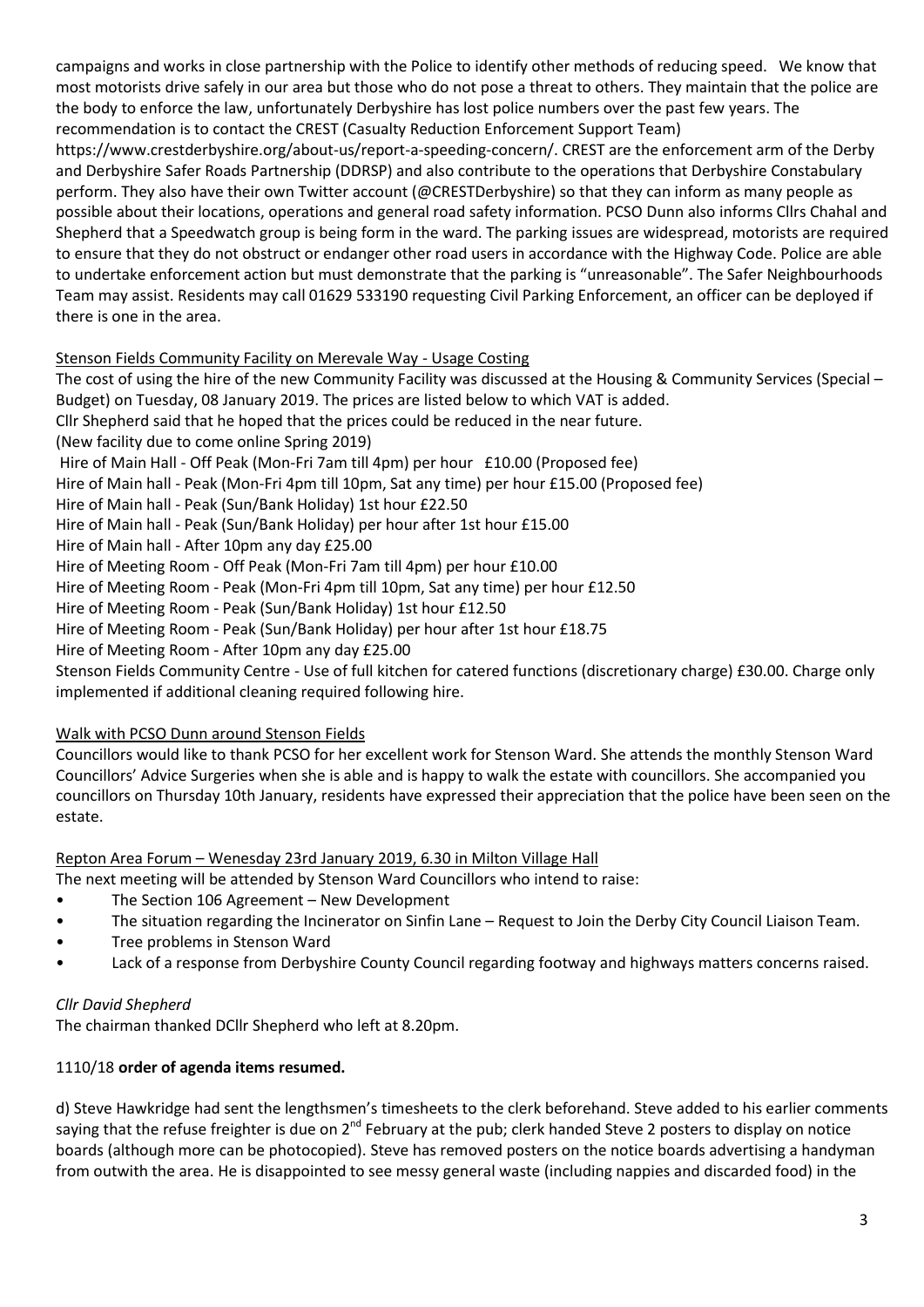bottom of some black bins; unfortunately the refuse collectors will not empty such waste unless it is wrapped in black bags.

Finally, after having replaced hand-grips on equipment at Fox Close it seems these are missing again; Steve to confirm to the clerk tomorrow who the await members' instructions on whether to replace.

*The chairman thanked both Steve and Jane for their ongoing service.*

e) Website designer update. **Resolved:** clerk sent a completed questionnaire of details required to the website designer in late December and reminded them today. We await their reply although clerk senses that the developer is in the process of creating a template for a new site.

f) To consider upgrading the Ledbury Chase play equipment. **Resolved:** held over to the next meeting.

g) Outcome of the recent the budget review. Not held and therefore discussed tonight. **Resolved:** budget was adopted. h) To sign the Form A precept request for 2019-20. **Resolved:** duly signed by both chairman and clerk; the level of precept remains the same as last year at £3000.

## 1111/18 **PLANNING**

### **Applications – none.**

**Clerk has added the following decision to the minutes: -** THE DISPLAY OF ILLUMINATED AND NON-ILLUMINATED SIGNAGE AT STENSON FIELDS PUBLIC HOUSE PILGRIMS WAY STENSON FIELDS: Advert Consent Approved.

## 1112/18 **FINANCE**

a) Accounts for payment as follows were approved and signed:

| <b>Cheque No</b> | Payee                                                                  | Total £ |
|------------------|------------------------------------------------------------------------|---------|
| 002212           | J Irons – Clerk's salary 4 weeks to $17th$ December                    | 504.01  |
| 002212           | J Irons - clerk expenses (see attached sheet) November - December      | 36.20   |
| 002213           | J Hawkridge - Lengthsman pay 4 weeks to $17th$ December                | 245.62  |
| 002214           | S Hawkridge - Lengthsman pay 4 weeks to $17th$ December                | 223.18  |
| 002215           | HMRC -employee's tax & NI in December                                  | 132.30  |
| 002216           | DCC - clerk's pension return in January                                | 152.12  |
| 002217           | Elvaston Parish Council - contribution to a new laptop hard drive      | 100.00  |
| 002218           | Streetscape – fitting of new handles on fitness equipment at Fox Close | 186.00  |
|                  | TOTAL                                                                  | 1579.43 |

(b) **Income** – bank interest on  $30<sup>th</sup>$  November  $£4.12$ 

## (c) **Bank balances as at 27th December 2018 £ 6235.11 (current account);**

**£ 5579.78 (reserve account).**

1113/18 **TO RECEIVE FEEDBACK AND REPORTS FROM COUNCIL REPRESENTATIVES ON OUTSIDE BODIES**  Cllr Rogers has received the minutes of the last PPG meeting but has not yet read them. The new extension at Hollybrook surgery is progressing.

## 1114/18 **ITEMS FOR INFORMATION**

No major items of interest had been received by the clerk; DALC circulars have been sent to members.

## 1115/18 **Agenda items for the next meeting.**

- Police Issues/Speed Limits/Road Safety;
- Saxon Gate at Newton Village Development, Stenson Road;
- Lengthsmen Scheme;
- Environmental issues (Biffa, trees, bulbs, bins, etc);
- Website update;
- To consider upgrading/ painting the Ledbury Chase play equipment;
- Update of the Fox Close equipment hand-grips;
- Apologies received in advance from Cllr Lisewski and Rogers.